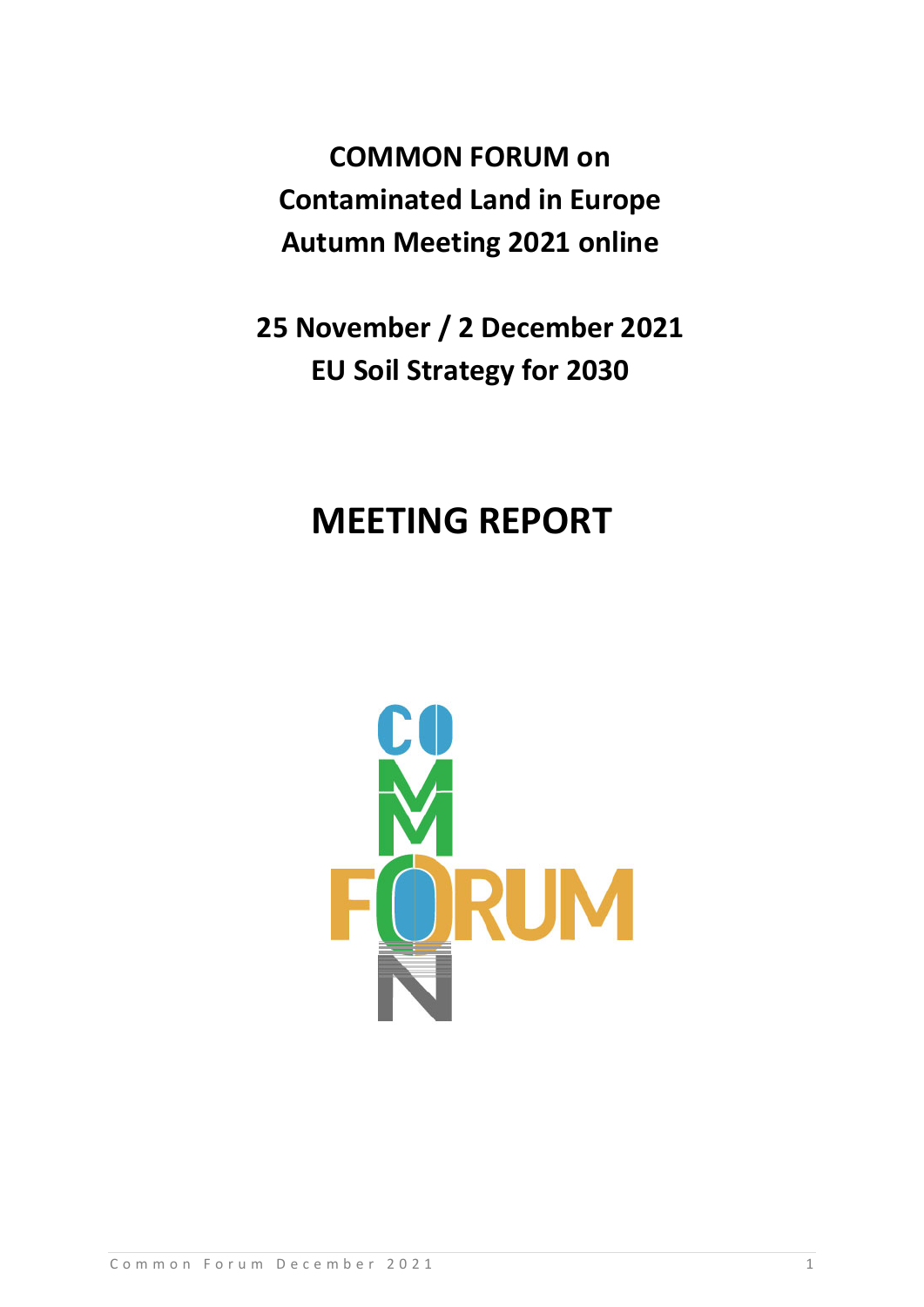## **Welcome & Introduction**

The COMMON FORUM autumn online meeting in 2021 were hold on 2 days in November and December and were opened by Dietmar Müller-Grabherr.

Objectives of the 1<sup>st</sup> part of the meeting (25 November 2021) were to share information on the new EU Soil Strategy for 2030, published on 17 November 2021, and allow COMMON FORUM members to exchange on any perceptions, concerns and reactions, or as well relevant issues of cooperation.

The 2<sup>nd</sup> part of the online meeting (2 December 2021) was to reflect on the previous exchanges within the new EU Soil Strategy including further reactions and to discuss in this context on possible joint interests, whether and where CF members have interest in contributing and giving inputs to support

- i. the EU Soil Strategy for 2030
- ii. the development of an improved joint EU legislative framing

by joining and co-working (co-creating) in targeted thematic CF teams during 2022.

## **25 NOVEMBER 2021**

## **EU Soil Strategy for 2030 – Bavo PEETERS**

With the adoption of the EU Green Deal in 2019 and the Soil Biodiversity Strategy in 2020 the path was opened for a new Soil Thematic Strategy. After the consultation phase of the respective roadmap end of 2020 and the open public consultation in April 2021 the new **EU Soil Strategy for 2030** was adopted on 17 November 2021 (English). The French and German version are expected by 1 December 2021, all other EU languages by 5 December 2021. The presentation and discussion within the Working Party on Environment of the European Council is taking place in parallel today and by 20 December 2021.

The Soil Strategy answers the request of the European Parliament to propose a legal framework for soil and consists of the

- **Communication** (24 pages) provides a framework for the protection, restoration and sustainable use of soils with a long term vision, accompanied by the
- **Staff working document** containing the essence of the knowledge base as well as the summary of the stakeholder consultations.

The Soil Strategy proposes a combination of voluntary and legally binding measures. The central concept and overall vision is to bring soil ecosystems in **healthy conditions by 2050.** A definition of healthy soils is proposed hence will be further refined within the enlarged EU Soil Expert Group (SEG) which shall include additional experts in future.

The Strategy consists of several objectives on the mid-term (by 2030 e.g. land degradation neutral world, significant progress in remediating contaminated sites) and long term (by 2050 e.g. no net land take, soil pollution no longer harmful, toxic-free environment).

Several key actions are included for example in following fields:

- circular economy (excavated soils, land take hierarchy avoid, reuse, minimise, compensate),
- healthy waters (soil-sediment-water nexus),
- sustainable soil management (practices and criteria, 'test for free' initiative),
- pollution prevention (risk assessment improvement, restriction of PFAS, revisions of several Directives),
- remediation of contaminated sites (e.g. EU priority list for soil contaminants),
- digital knowledge, monitoring and research (e.g. EUSO),
- transition (guide on EU funding opportunities, literacy initiative).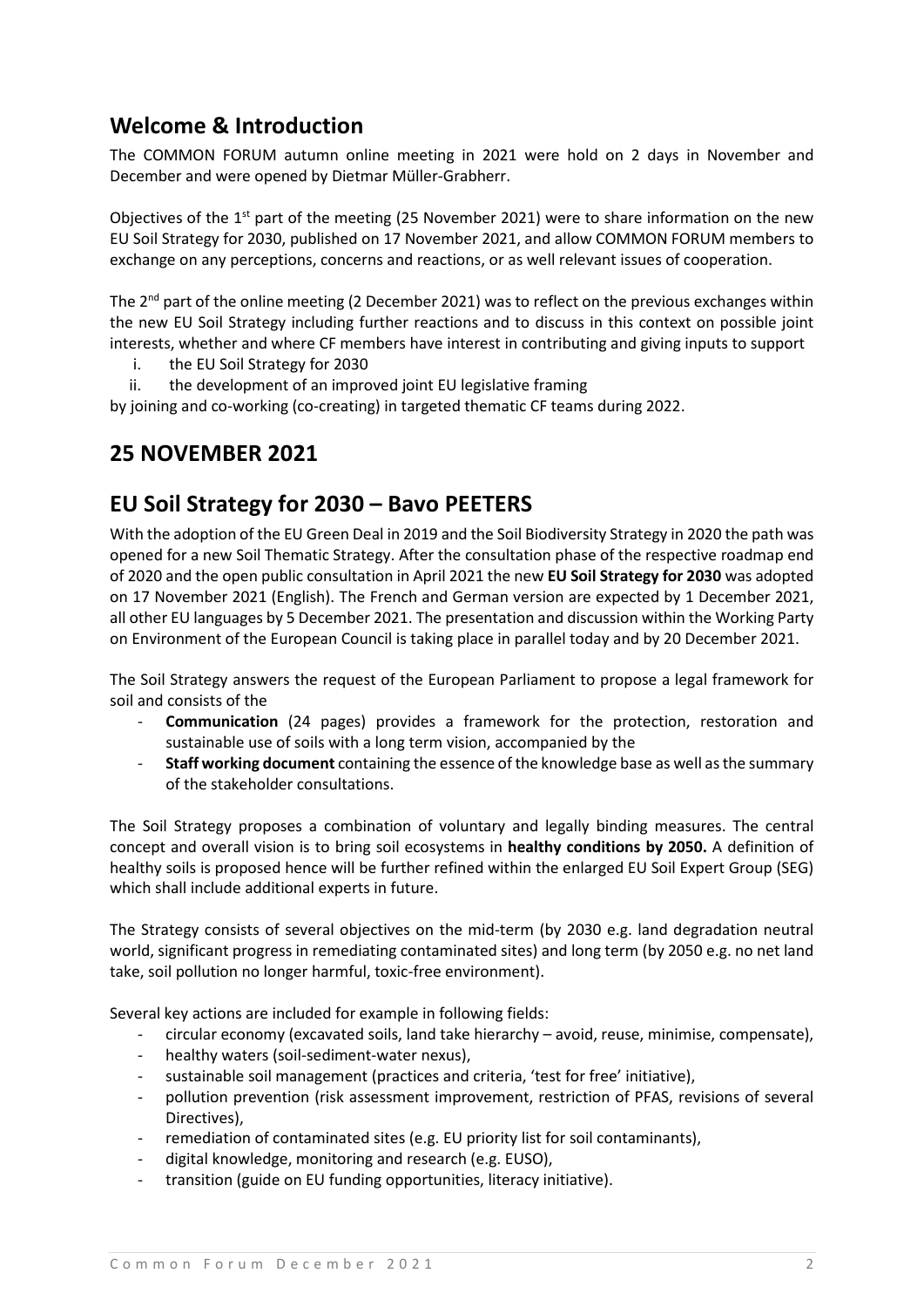Until 2023, an adequate legislative proposal granting soil the same level of protection as water, marine environment and air will be developed, an EU "**Soil Health Law**" (SHL). Besides the achievement of healthy soils by 2050, the SHL shall include requirements for

- 50 % healthy soils by 2050; no net land take,
- provisions to identify, register, remediate contaminated sites,
- EU passport for excavated soils,
- legal requirements for sustainable soil management,
- legal basis for LUCAS soil survey.

#### **Reactions to the new EU Soil Strategy for 2030**

Questions and discussions included:

- Any COMMON FORUM members present at the meeting expressed congratulations to the Soil team at EC for providing such a comprehensive and integrated strategic document.
- Several CF members stated that general ambitions, objectives and goals are good but will be challenging if not difficult to translate and implement to practice.
- For some countries the Soil Strategy is a trigger for implementing soil protection or new aspects (e.g. ecosystem risks). Though, there are as well concerns what will come with new Soil Health Law (e.g. in relation to the passport for excavated soils, the soil health certificate in relation to land transactions, or to possible thresholds).
- Main challenges addressed within the new soil strategy are the transboundary effects of climate change and the biodiversity issues in connection with soil and land. Most MS do not have an adequate policy and therefore it would be smart to team up and harmonise.
- The mix of soil contamination and land management in the Strategy might be a bit awkward since these issues at MS level are often covered in different ministries.
- Soil contamination is already well covered in many MS but there are still some MS missing. One aim of the Strategy and the SHL is to have also a strong system in place in those countries.
- Furthermore it was underpinned that during recent years, most European countries and regions faces increasingly challenges with regard to excavated soils.
	- o Regarding the passport for excavated soil: it would be good to be able to distinguish between residential and industrial soil (see also WFD).
- Link between SEG and EUSO Technical Working Group Soil Pollution?
	- o EUSO TWG Soil Pollution will a.o. present a position paper to SEG.
- Link between EUSO and EIONET?
	- o EEA is member of EUSO and will feed much into the process. EIONET is an important network on technical issues to make sure to use the correct data e.g. regarding the work on indicators, discussion on risk assessment methodology and on threshold values regarding diffuse pollution.
- Link of the Soil Strategy and SHL to the Groundwater Directive and the Water Framework Directive?
	- o This needs further discussion but a starting point would be the term "contaminated land management" which includes soil and groundwater and probably surface water.
- Some concern was raised about the implementation of "thresholds" as it likely might hamper and be conflicting to site specific risk based approaches.
	- o Flexibility for Member States is needed.
- Harmonisation of reporting was welcomed hence keeping in mind that the JRC Indicator report from 2018 proves that background of national programs in EU MS are rather different.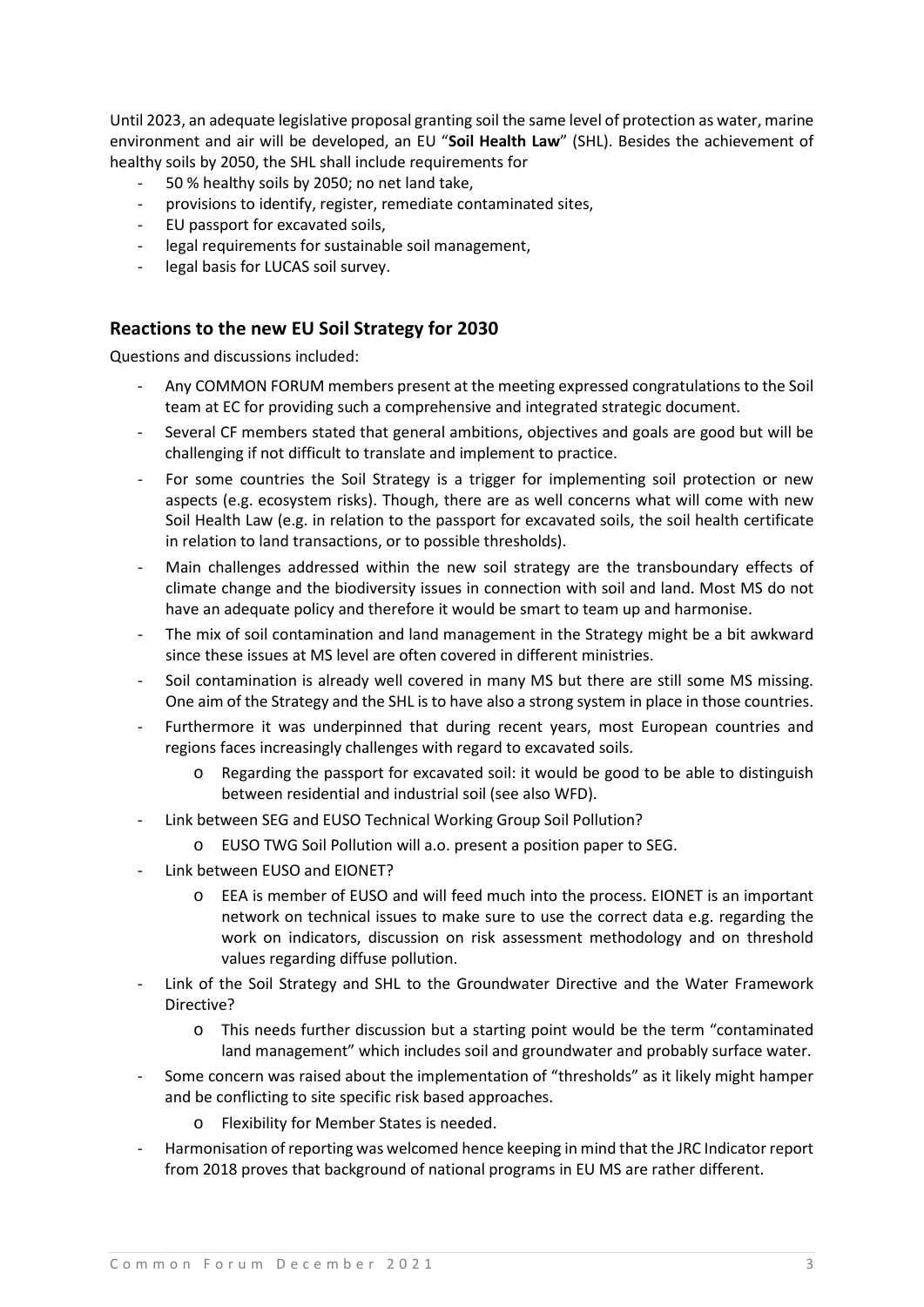- Regarding contaminated sites, the Soil Strategy foresees legally binding provisions within the SHL regarding identification, registration and remediation of contaminated sites posing a significant risk. Has the term "significant risk" already been defined?
	- o Reflecting and support by COMMON FORUM on the issue of risk assessment would be of help. To embed risk assessment in an appropriate legal provisions will require any expertise in finding the right balance of a clear and transparent frame (e.g. definitions) which at the same time supports complementary adaptation at MS level and sitespecific tailor-made solutions in sustainable and resilient remediation.
	- o A starting point for internal discussion within COMMON FORUM could be the alternative text proposal (2013 - see https://commonforum.eu/eusoilstrat CFStatements.asp) to the former EU Soil Framework Directive proposal (2006).
- The pending definition of "healthy soils" might bring the focus on concrete targets and thus on the definition of particular tools and actions.

## **2 DECEMBER 2021**

## **Spotlights – EU Soil Strategy for 2030**

Provides for

- Stronger recognition of soil related to big global challenges (climate change & mitigation, circular economy, biodiversity, water resources),
- Improving the knowledge base to provide for a good common understanding,
- Improve contact among actors (soil literacy financing, Coalition for Healthy Soils C4HS, enlarged EU Soil Expert Group),

EU Soil Health Law and CLM issues:

- Recalls EU STS 2006 and its legal proposals (identify, register and remediate contaminated sites until 2050, significant progress until 2030; definition of "significant risks"?)
- Soil health certificate (which land uses?, feasibility?)

Contaminated land management related legislative issues:

- Nature Restoration Law (proposal postponed to 2022),
- Revisions: IED and Urban Waste Water Treatment,
- Evaluation: ELD and Sewage Sludge Directive,
- Restrictions: REACH and soil contaminants

## **How could COMMON FORUM support the developments around the EU STS**

Within the discussions, several topics to support the developments around the EU Soil Strategy by cocreation processes were mentioned, where COMMON FORUM sees its strength and competence:

- Risk Assessment (principles, scientific frames & technical toolbox)
- (Guidance on) EU passport on excavated soil
- The bigger picture and combating the Climate & Biodiversity Crisis
- EU priority list of soil contaminants (EUSO TWG Soil Pollution)
- EU Soil Strategy for 2030 & SHL analysis/update of the CF alternative SFD text proposal (2013)
- Soil Health Certificate; Research & Innovation; Communication
- PFAS and microplastics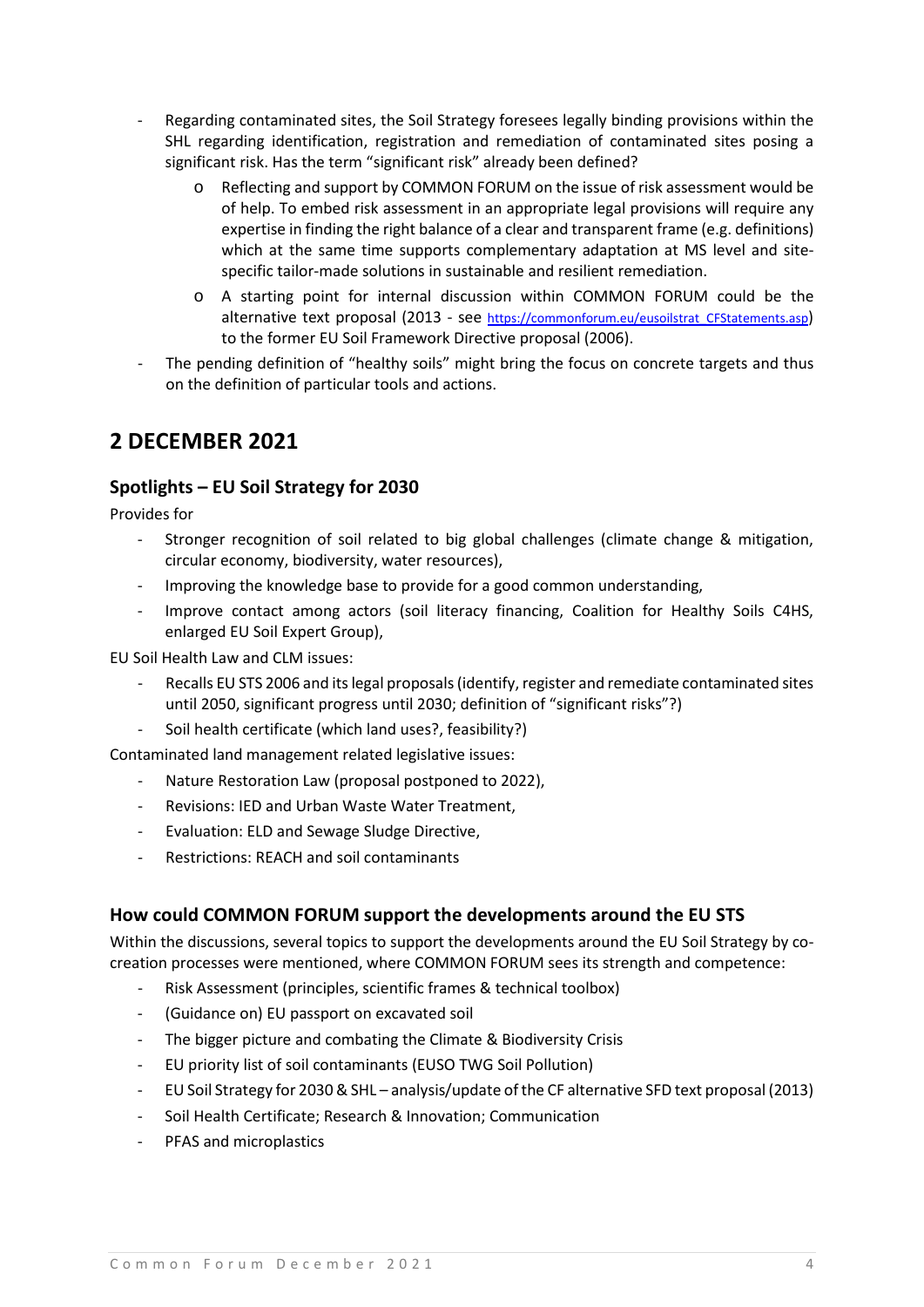As a common ground it was seen that it is important to work on topics where CF and its members have expertise in as well as on topics where position papers and comments have already been published (e.g. CF-statement public consultation ZPAP October 2020, [PFAS Memorandum](https://commonforum.eu/publications_positionpapers.asp) December 2020, [CF](https://commonforum.eu/eusoilstrat_CFStatements.asp)  [Soil Framework Alternative](https://commonforum.eu/eusoilstrat_CFStatements.asp) 2013).

Thus, a list of topics were identified to be most relevant for COMMON FORUM members. It is planned to team up in small dedicated thematically groups, provided with a mandate, tasked by defined objectives and timelines. New teams ("task forces" in support to the EU STS 2021) will as well need dedicated leaders to be identified among CF members. Where appropriate a cooperation with other networks such as SOILveR, EmConSoil, EIONET WG Soil Contamination or NICOLE shall be envisaged. According to the specific mandates discussions within any new CF task force can result in CF strategic or thematic support documents like position papers, statements on public consultations, proposals on regulatory provisions or guidances et.

Preliminary results regarding interests of CF members to cooperate and support the implementation of the new EU STS 2022 are summarised in Annex 1.

## **Complementary information**

- In Norway, a new risk assessment tool is under development at the moment.
- In the IMPEL project [Water and Land Remediation,](https://www.impel.eu/projects/water-and-land-remediation/) the 2 remediation technologies are currently looked at: multi-phase extraction (MPE) and soil washing. Guidelines on how to apply these remediation technologies are going to be developed. Please contact IMPEL directly [\(marco.falconi@isprambiente.it\)](mailto:marco.falconi@isprambiente.it) if you are interested in joining the work on these guidelines.

## **Next CF meeting:**

**2022** 

- Spring 2022 – If possible: Orléans (France)

## **Tasks List**

| <b>Action</b>                                                     | Responsible                                        | <b>Deadline</b>  |
|-------------------------------------------------------------------|----------------------------------------------------|------------------|
| Minutes of autumn meeting 2021 and possible topics<br>of interest | Dietmar                                            | 2 December 2021  |
| Feedback and mapping of CF-interests                              | <b>COMMON FORUM</b>                                | 16 December 2021 |
| Start work of thematically teams                                  | COMMON FORUM and Beginning of 2022<br>team leaders |                  |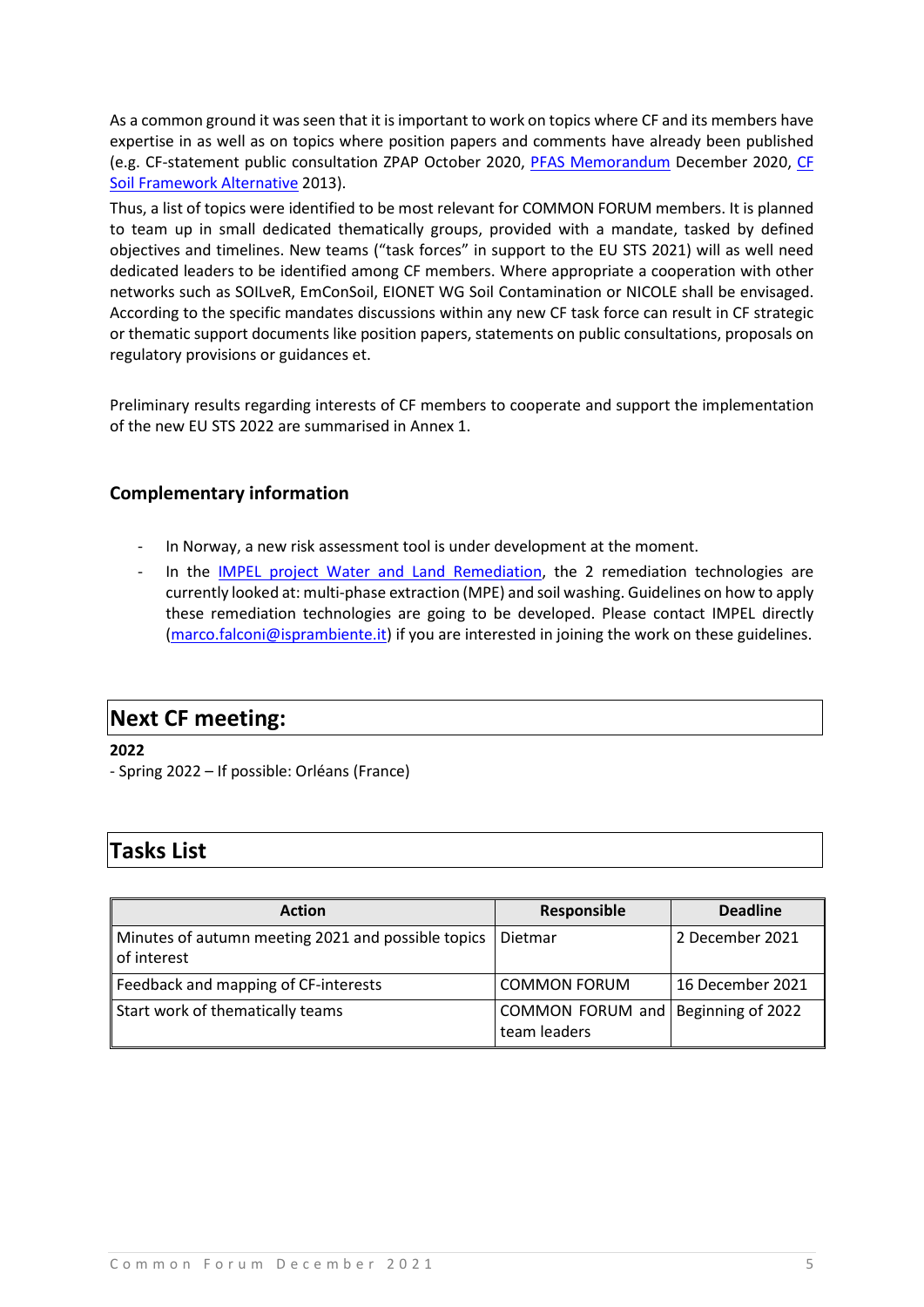## **Annex 1: cooperation and support for implementing EU STS 2021 – interests of CF-members** (preliminary results: January 2022)

- **EU Soil Strategy for 2030 & SHL – analysis (& update) of the CF alternative SFD text proposal (2013)**
	- $\triangleright$  DMG (AT); Johan (BE-Fla)
- **Risk Assessment (principles, scientific frames & technical toolbox)**
	- Jörg (DE); DMG (AT); (BE/Fl-Bru-Wa); Jussi (FI); Christian (DK); (FR); (CH)
		- o Further ideas: organising a workshop; cooperation to NICOLE (?); look out for: PARC partnership
- **EU priority list of soil contaminants (EUSO TWG Soil Pollution)**
	- $\triangleright$  Jörg (DE); DMG (AT); Marco (IT)
		- o watch out: complementary cooperation & support to EUSO (no duplication of work!)
- **(Guidance on) EU passport on excavated soil**
	- $\triangleright$  Jörg (DE); (NL); FI, Wallonia (BE); Brussels (BE); (DK); Jussi (FI); Marco (IT); Vivienne (IE); (NO); (FR); (CH)
- o **Contaminants of emerging concern** (= Emerging Contaminants)
	- $\triangleright$  (DE); (BE-FI); (BE-Wa); Christian (DK); (IT); (NO); (FR); (CH)
		- o "actual agents": PFAS, microplastics
- o **The bigger picture and combating the Climate & Biodiversity Crisis**
	- $\triangleright$  , WG SaR" (?); Co (NL); (AT)
		- o Wider issues of: No Net Land Take/ soil sealing; Carbonfarming
- o **Soil Health Certificate**
	- $\triangleright$  (BE-Wa); (IE)

#### **SUPPORT BY CO-CREATION PROCESSES**

- o **Indicators on "Progress in Contaminated Site Management"** 
	- $\triangleright$  Marco (IT); Vanja (NO); (AT)
- o **IED Revison (2022)**
	- $\triangleright$  Jörg (DE); (AT)
- o **Research & Innovation**
	- $\triangleright$  (BE-Wa); (AT)
		- o "Living Labs" & RTD Mission Soil Health
- o **Diffuse Pollution**
	- $\triangleright$  (CH); (AT); (DK organic contaminants)

#### **OPEN QUESTIONS/ISSUES**

- o **"Healthy Soils"**
	- How to define? Which team(s) to discuss?
- o **"Good ecological status"?**
	- might be connected to: "soil ecosystems" & healthy soils; TRIAD-approach; issues under the WFD
- o **Communication**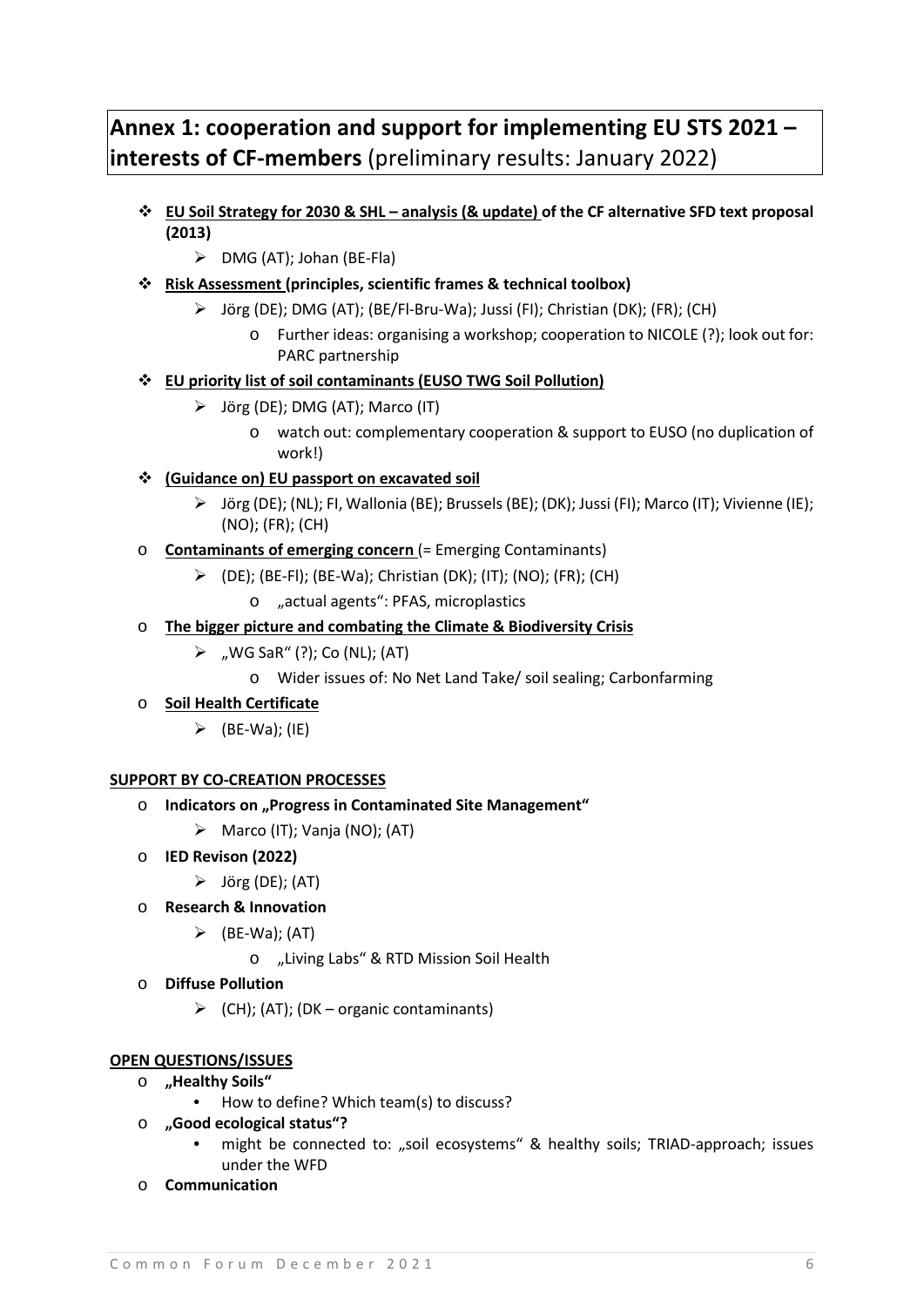## **The CF 2021 autumn meeting was attended by**

#### **25 November 2021**

| Norman      | Ahmed                | Norway                             |
|-------------|----------------------|------------------------------------|
| Ana Isabel  | Alzola Echazarra     | Spain / Basque Country             |
| Christian   | Andersen             | <b>Denmark</b>                     |
| Rainer      | <b>Baritz</b>        | <b>European Environment Agency</b> |
| Juan        | <b>Bartoll Navas</b> | Spain / Catalunya                  |
| Antonio     | Callaba de Roa       | Spain                              |
| Eva         | Castillo Esteban     | Spain                              |
| Johan       | Ceenaeme             | Belgium / Flanders                 |
| Margot      | De Cleen             | The Netherlands                    |
| Marco       | Falconi              | Italy                              |
| Jörg        | Frauenstein          | Germany                            |
| Esther      | Goidts               | Belgium / Wallonia                 |
| Valérie     | Guerin               | France                             |
| Arwyn       | Jones                | JRC Ispra                          |
| Sami        | Kaabouch             | France                             |
| Co          | Molenaar             | The Netherlands                    |
| Dietmar     | Müller-Grabherr      | Austria                            |
| Luisa       | Nadal Jaume          | Spain / Catalunya                  |
| Bavo        | Peeters              | <b>European Commission</b>         |
| Rasa        | Radiene              | Lithuania                          |
| Diana       | Simoes Vieira        | JRC Ispra                          |
| Rudolf      | Stähli               | Switzerland                        |
| Pol         | <b>Tock</b>          | Luxembourg                         |
| Åsa         | Valley               | Sweden                             |
| Mariska     | Van Hintum           | The Netherlands                    |
| <b>Kris</b> | Van Looy             | Belgium / Flanders                 |
| Regina      | Vilão                | Portugal                           |
| Bente       | Villumsen            | Denmark                            |
| Martha      | Wepner-Banko         | Austria                            |